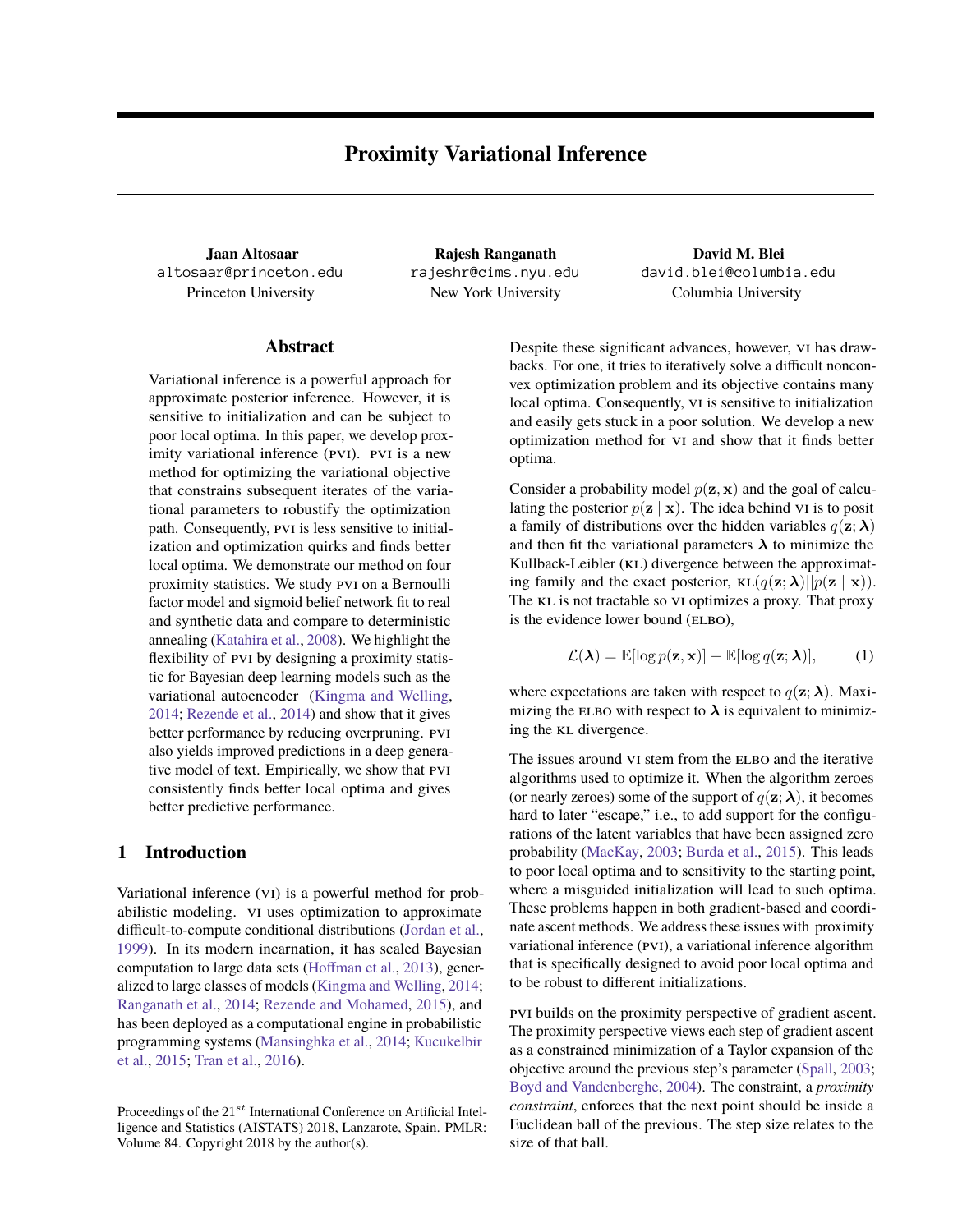<span id="page-1-0"></span>

**(a)** Variational inference

**(b)** Proximity variational inference, [Algorithm 2](#page-3-0)

**Figure 1: Proximity variational inference (pvi) is robust to bad initialization.** We study a Bernoulli factor model. Model parameters are randomly initialized on a ring around the known true parameters (in red) used to generate the data. The arrows start at these parameter initializations and end at the final parameter estimates (shown as green dots). **(a)** Variational inference with gradient ascent suffers from multiple local optima and cannot reliably recover the truth. **(b)** pvi with an entropy proximity statistic reliably infers the true parameters using [Algorithm 2.](#page-3-0)

In VI, a constraint on the Euclidean distance means that all dimensions of the variational parameters are equally constrained. We posit that this leads to problems; some dimensions need more regularization than others. For example, consider a variational distribution that is Gaussian. A good optimization will change the variance parameter more slowly than the mean parameter to prevent rapid changes to the support. The Euclidean constraint cannot enforce this. Furthermore, the constraints enforced by gradient descent are transient; the constraints are relative to the previous iterate—one poor move during the optimization can lead to permanent optimization problems.

To this end, pvi uses proximity constraints that are more meaningful to variational inference and to optimization of probability parameters. A constraint is defined using a proximity statistic and distance function. As one example, we consider a constraint based on the entropy proximity statistic. This limits the change in entropy of the variational approximation from one step to the next. Consider again a Gaussian approximation. The entropy is a function of the variance alone and thus the entropy constraint counters the pathologies induced by the Euclidean proximity constraint. We also study constraints built from other proximity statistics, such as those that penalize the rapid changes in the mean and variance of the approximate posterior.

[Figure 1](#page-1-0) provides an illustration of the advantages of pvi. Our goal is to estimate the parameters of a factor analysis model with variational inference, i.e., using the posterior expectation under a fitted variational distribution. We run variational inference 100 times, each time initializing the

estimates (the model parameters) to a different position on a ring around the truth.

In the figure, red points indicate the true value. The start locations of the green arrows indicate the initialized estimates. Green points indicate the final estimates, after optimizing from the initial points. Panel (a) shows that optimizing the standard ELBO with gradients leads to poor local optima and misplaced estimates. Panel (b) illustrates that regardless of the initialization, pvi with an entropy proximity statistic finds estimates that are close to the true value.

The rest of the paper is organized as follows. [Section 2](#page-2-0) reviews variational inference and the proximity perspective of gradient optimization. [Section 3](#page-3-1) derives pvi; we develop four proximity constraints and two algorithms for optimizing the ELBO. We study four models in [Section 4:](#page-4-0) a Bernoulli factor model, a sigmoid belief network [\(Mnih](#page-8-11) [and Rezende,](#page-8-11) [2016\)](#page-8-11), a variational autoencoder [\(Kingma and](#page-8-1) [Welling,](#page-8-1) [2014;](#page-8-1) [Rezende et al.,](#page-8-2) [2014\)](#page-8-2), and a deep exponential family model of text [\(Ranganath et al.,](#page-8-12) [2015\)](#page-8-12). PVI outperforms classical methods for variational inference.

**Related work.** Recent work has proposed several related algorithms. [Khan et al.](#page-8-13) [\(2015\)](#page-8-13) and [Theis and Hoffman](#page-8-14) [\(2015\)](#page-8-14) develop a method to optimize the ELBO that imposes a soft limit on the change in KL of consecutive variational approximations. This is equivalent to PVI with identity proximity statistics and a KL distance function. [Khan et al.](#page-8-15) [\(2016\)](#page-8-15) extend both prior works to other divergence functions. Their general approach is equivalent to PVI identity proximity statistics and distance functions given by strongly-convex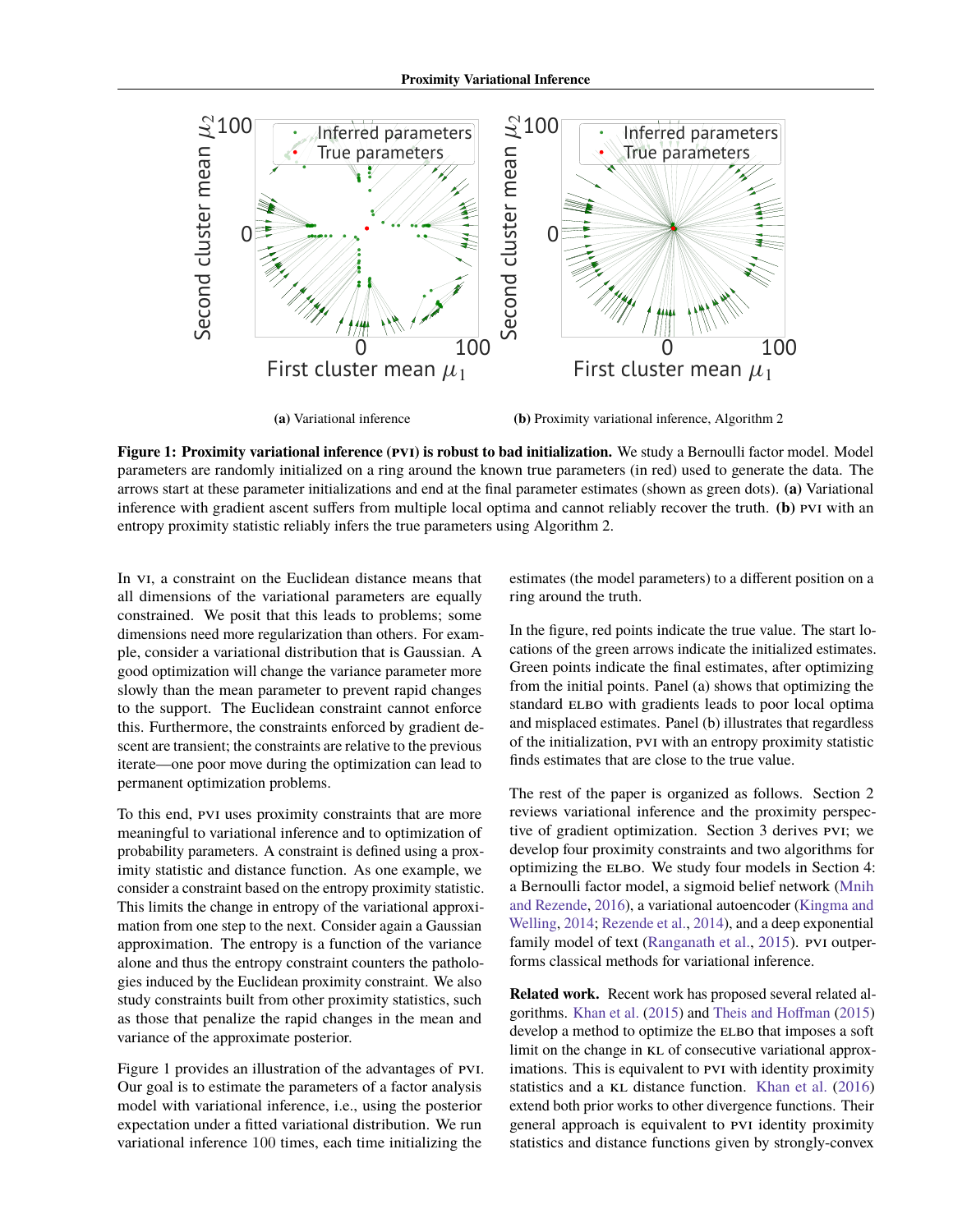divergences. Compared to prior work, pvi generalizes to a broader class of proximity statistics. We develop proximity statistics based on entropy, KL, orthogonal weight matrices, and the mean and variance of the variational approximation.

The problem of model pruning in variational inference has also been studied and analytically solved in a matrix factorization model in [Nakajima et al.](#page-8-16) [\(2013\)](#page-8-16)—this method is model-specific, whereas pvi applies to a much broader class of latent variable models. Finally, deterministic annealing [\(Katahira et al.,](#page-8-0) [2008\)](#page-8-0) consists of adding a temperature parameter to the entropy term in the ELBO that is annealed to one during inference. This is similar to pvi with the entropy proximity statistic which keeps the entropy stable across iterations. Deterministic annealing enforces global penalization of low-entropy configurations of latent variables rather than the smooth constraint used in pvi, and cannot accommodate the range of proximity statistics we design in this work.

# <span id="page-2-0"></span>**2 Variational inference**

Consider a model  $p(x, z)$ , where x is the observed data and z are the latent variables. As described in [Section 1,](#page-0-0) vi posits an approximating family  $q(\mathbf{z}; \boldsymbol{\lambda})$  and maximizes the  $E$ LBO in [Equation \(1\).](#page-0-1) Solving this optimization is equivalent to finding the variational approximation that minimizes kl divergence to the exact posterior [\(Jordan et al.,](#page-8-3) [1999;](#page-8-3) [Wainwright and Jordan,](#page-8-17) [2008\)](#page-8-17).

#### **2.1 Gradient ascent has Euclidean proximity**

Gradient ascent maximizes the ELBO by repeatedly following its gradient. One view of this algorithm is that it repeatedly maximizes the linearized ELBO subject to a proximity constraint on the current variational parameter [\(Spall,](#page-8-10) [2003\)](#page-8-10). The name 'proximity' comes from constraining subsequent parameters to remain close in the proximity statistic. In gradient ascent, the proximity statistic for the variational parameters is the identity function  $f(\lambda) = \lambda$ , and the distance function is the square difference.

Let  $\lambda_t$  be the variational parameters at iteration t and  $\rho$  be a constant. To obtain the next iterate  $\lambda_{t+1}$ , gradient ascent maximizes the linearized ELBO,

$$
U(\lambda_{t+1}) = \mathcal{L}(\lambda_t) + \nabla \mathcal{L}(\lambda_t)^\top (\lambda_{t+1} - \lambda_t)
$$
  
 
$$
- \frac{1}{2\rho} (\lambda_{t+1} - \lambda_t)^\top (\lambda_{t+1} - \lambda_t).
$$
 (2)

Specifically, this is the linearized ELBO around  $\lambda_t$ , subject to  $\lambda_{t+1}$  being close to  $\lambda_t$  in squared Euclidean distance.

Finding the  $\lambda_{t+1}$  which maximizes [Equation \(2\)](#page-2-1)

yields

$$
\lambda_{t+1} = \lambda_t + \rho \nabla \mathcal{L}(\lambda_t). \tag{3}
$$

This is the familiar gradient ascent update with a step size of  $\rho$ . The step size  $\rho$  controls the radius of the Euclidean ball which demarcates valid next steps for the parameters. Note that the Euclidean constraint between subsequent iterates is implicit in all gradient ascent algorithms.

## **2.2 An example where variational inference fails**

We study a setting where variational inference suffers from poor local optima. Consider a factor model, with Bernoulli latent variables and Gaussian likelihood:

$$
z_{ik} \sim \text{Bernoulli}(\pi) \tag{4}
$$

$$
x_i \sim \text{Gaussian}\left(\mu = \sum_k z_{ik}\mu_k, \sigma^2 = 1\right). \tag{5}
$$

This is a "feature" model of real-valued data  $x$ ; when one of the features is on (i.e.,  $z_{ik} = 1$ ), the *i*th mean shifts according the that feature's mean parameter (i.e.,  $\mu_k$ ). Thus the binary latent variables  $z_{ik}$  control which cluster means  $\mu_k$  contribute to the distribution of  $x_i$ .

The Bernoulli prior is parametrized by  $\pi$ ; we choose a Bernoulli approximate posterior  $q(z_k; \lambda_k)$  = Bernoulli $(\lambda_k)$ . A common approach to vi is coordinate ascent [\(Bishop,](#page-7-3) [2006\)](#page-7-3), where we iteratively optimize each variational parameter. The optimal variational parameter for  $z_{ik}$  is

<span id="page-2-2"></span>
$$
\lambda_{ik} \propto \exp\left\{ \mathbb{E}_{-z_{ik}} \left[ -\frac{1}{2\sigma^2} (x_i - \sum_j z_{ij} \mu_j)^2 \right] \right\}.
$$
 (6)

We can use this update in a variational expectationmaximization setting. The corresponding gradient for  $\mu_k$ is

<span id="page-2-3"></span>
$$
\frac{\partial \mathcal{L}}{\partial \mu_k} = -\frac{1}{\sigma^2} \sum_i \left( -x_i \lambda_{ik} + \lambda_{ik} \mu_k + \lambda_{ik} \sum_{j \neq k} \lambda_{ij} \mu_j \right). \tag{7}
$$

<span id="page-2-1"></span>Meditating on these two equations reveals a deficiency in mean-field variational inference. First, if the mean parameters  $\mu$  are initialized far from the data then  $q^*(z_{ik} = 1)$ will be very small. The reason is in Equation  $(6)$ , where the squared difference between the data  $x_i$  and the expected cluster mean will be large and negative. Second, when the probability of cluster assignment is close to zero,  $\lambda_{ik}$  is small. This means that the norm of the gradient in [Equation \(7\)](#page-2-3) will be small. Consequently, learning will be slow. We see this phenomenon in [Figure 1](#page-1-0) (a). Variational inference arrives at poor local optima and does not recover the correct cluster means.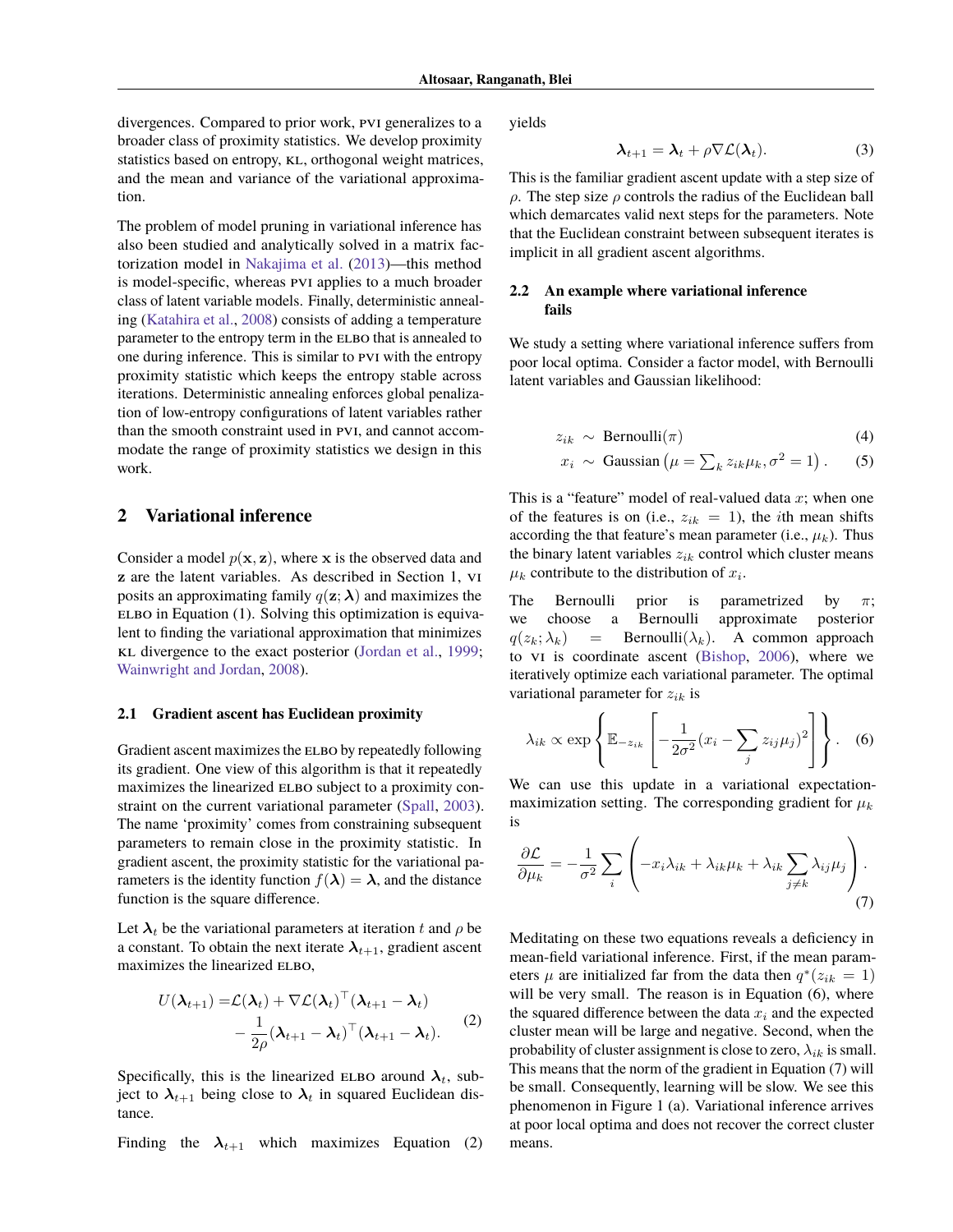| <b>Input:</b> Initial parameters $\lambda_0$ , proximity statistic $f(\lambda)$ ,        |
|------------------------------------------------------------------------------------------|
| distance function d                                                                      |
| <b>Output:</b> Parameters $\lambda$ of variational $q(\lambda)$ that maximize            |
| the ELBO objective                                                                       |
| while $\mathcal L$ not converged do                                                      |
| $\lambda_{t+1} \leftarrow \lambda_t + \text{Noise}$                                      |
| while U not converged do                                                                 |
| Update $\lambda_{t+1} \leftarrow \lambda_{t+1} + \rho \nabla_{\lambda} U(\lambda_{t+1})$ |
| end                                                                                      |
| $\boldsymbol{\lambda}_t \leftarrow \boldsymbol{\lambda}_{t+1}$                           |
| end                                                                                      |
| return $\lambda$                                                                         |

# <span id="page-3-6"></span><span id="page-3-1"></span>**3 Proximity variational inference**

We now develop proximity variational inference (PVI), a variational inference method that is robust to initialization and can consistently reach good local optima [\(Section 3.1\)](#page-3-2). pvi alters the notion of proximity. We further restrict the iterates of the variational parameters by deforming the Euclidean ball implicit in classical gradient ascent. This is done by choosing proximity statistics that are not the identity function, and distance functions that are different than the square difference. These design choices help guide the variational parameters away from poor local optima [\(Section 3.2\)](#page-3-3). One drawback of the proximity perspective is that it requires an inner optimization at each step of the outer optimization. We use a Taylor expansion to avoid this computational burden [\(Section 3.3\)](#page-4-1).

### <span id="page-3-2"></span>**3.1 Proximity constraints for variational inference**

pvi enriches the proximity constraint in gradient ascent of the ELBO. We want to develop constraints on the iterates  $\lambda_t$  to counter the pathologies of standard variational inference.

Let  $f(\cdot)$  be a *proximity statistic*, and let d be a differentiable distance function that measures distance between proximity statistic iterates. A *proximity constraint* is the combination of a distance function  $d$  applied to a proximity statistic  $f$ . (Recall that in classical gradient ascent, the Euclidean proximity constraint uses the identity as the proximity statistic and the square difference as the distance.) Let  $k$  be the scalar magnitude of the proximity constraint. We define the proximity update equation for the variational parameters  $\lambda_{t+1}$  to be

$$
U(\boldsymbol{\lambda}_{t+1}) = \mathcal{L}(\boldsymbol{\lambda}_t) + \nabla \mathcal{L}(\boldsymbol{\lambda}_t)^\top (\boldsymbol{\lambda}_{t+1} - \boldsymbol{\lambda}_t)
$$
  
 
$$
- \frac{1}{2\rho} (\boldsymbol{\lambda}_{t+1} - \boldsymbol{\lambda}_t)^\top (\boldsymbol{\lambda}_{t+1} - \boldsymbol{\lambda}_t) \qquad (8)
$$
  
 
$$
- k \cdot d(f(\tilde{\boldsymbol{\lambda}}), f(\boldsymbol{\lambda}_{t+1})),
$$

## **Algorithm 2: Fast proximity variational inference**

**Input:** Initial parameters  $\lambda_0$ , adaptive learning rate optimizer, proximity statistic  $f(\lambda)$ , distance d

**Output:** Parameters  $\lambda$  of the variational distribution  $q(\lambda)$ that maximize the ELBO objective

**while** L*proximity not converged* **do**

 $\boldsymbol{\lambda}_{t+1} =$  $\lambda_t + \rho(\nabla \mathcal{L}(\lambda_t) - k \cdot (\nabla d(f(\tilde{\lambda}), f(\lambda_t)) \nabla f(\lambda_t)).$  $\tilde{\boldsymbol{\lambda}} = \alpha \tilde{\boldsymbol{\lambda}} + (1 - \alpha) \boldsymbol{\lambda}_{t+1}$ **end return** λ

<span id="page-3-0"></span>where  $\tilde{\lambda}$  is the variational parameter to which we are measuring closeness. In gradient ascent, this is the previous parameter  $\tilde{\lambda} = \lambda_t$ , but our construction can enforce proximity to more than just the previous parameters. For example, we can set  $\lambda$  to be an exponential moving average<sup>[1](#page-3-4)</sup>—this adds robustness to one-update optimization missteps.

The next parameters are found by maximizing [Equation \(8\).](#page-3-5) This enforces that the variational parameters between updates will remain close in the proximity statistic  $f(\lambda)$ . For example,  $f(\lambda)$  might be the entropy of the variational approximation; this can avoid zeroing out some of its support. This procedure is detailed in [Algorithm 1.](#page-3-6) The magnitude  $k$ of the constraint is a hyperparameter. The inner optimization loop optimizes the update equation  $U$  at each step.

#### <span id="page-3-3"></span>**3.2 Proximity statistics for variational inference**

We describe four proximity statistics  $f(\lambda)$  appropriate for variational inference. Together with a distance function, these proximity statistics yield proximity constraints. (We study them in [Section 4.](#page-4-0))

**Entropy proximity statistic.** Consider a constraint built from the entropy proximity statistic,  $f(\lambda) = H(q(\mathbf{z}; \lambda)).$ Informally, the entropy measures the amount of randomness present in a distribution. High entropy distributions look more uniform across their support; low entropy distributions are peaky.

Using the entropy in [Equation \(8\)](#page-3-5) constrains all updates to have entropy close to their previous update. When the variational distributions are initialized with large entropy, this statistic balances the "zero-forcing" issue that is intrinsic to variational inference [\(MacKay,](#page-8-9) [2003\)](#page-8-9). [Figure 1](#page-1-0) demonstrates how pvi with an entropy constraint can correct this pathology.

**kL** proximity statistic. We can rewrite the ELBO to include the KL between the approximate posterior and the

<span id="page-3-5"></span><span id="page-3-4"></span><sup>&</sup>lt;sup>1</sup>The exponential moving average of a variable  $\lambda$  is denoted  $\tilde{\lambda}$ and is updated according to  $\tilde{\lambda} \leftarrow \alpha \tilde{\lambda} + (1 - \alpha) \lambda$ , where  $\alpha$  is a decay close to one.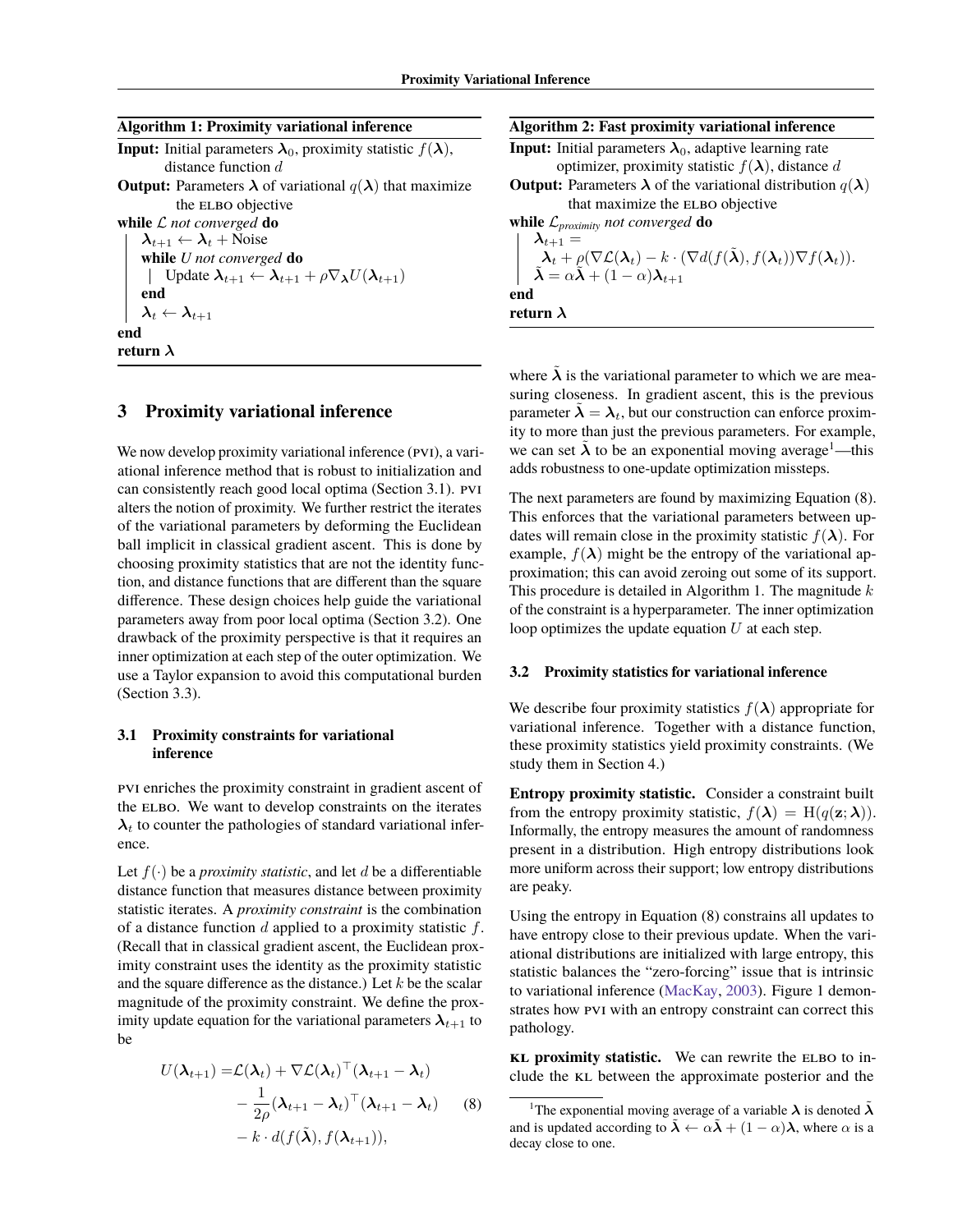prior [\(Kingma and Welling,](#page-8-1) [2014\)](#page-8-1),

$$
\mathcal{L}(\lambda) = \mathbb{E}[\log p(\mathbf{x} \mid \mathbf{z})] - \mathrm{KL}(q(\mathbf{z} \mid \mathbf{x}; \lambda)||p(\mathbf{z})).
$$

Flexible models tend to minimize the KL divergence too quickly and get stuck in poor optima [\(Bowman et al.,](#page-7-4) [2016;](#page-7-4) [Higgins et al.,](#page-7-5) [2016\)](#page-7-5). The choice of kl as a proximity statistic prevents the KL from being optimized too quickly relative to the likelihood.

**Mean/variance proximity statistic.** A common theme in the problems with variational inference is that the bulk of the probability mass can quickly move to a point where that dimension will no longer be explored [\(Burda et al.,](#page-7-1) [2015\)](#page-7-1). One way to address this is to restrict the mean and variance of the variational approximation to change slowly during optimization. This constraint only allows higher order moments of the variational approximation to change rapidly. The mean  $\mu = \mathbb{E}_{q(\mathbf{z}; \boldsymbol{\lambda})}[\mathbf{z}]$  and variance  $\text{Var}(\mathbf{z}) = \mathbb{E}_{q(\mathbf{z}; \boldsymbol{\lambda})}[(\mathbf{z} - \mu)^2]$  are the statistics  $f(\lambda)$  we constrain.

**Orthogonal proximity statistic.** In Bayesian deep learning models such as the variational autoencoder [\(Kingma](#page-8-1) [and Welling,](#page-8-1) [2014;](#page-8-1) [Rezende et al.,](#page-8-2) [2014\)](#page-8-2) it is common to parametrize the variational distribution with a neural network. Orthogonal weight matrices make optimization easier in neural networks by allowing gradients to propagate further [\(Saxe et al.,](#page-8-18) [2013\)](#page-8-18). We can exploit this fact to design an orthogonal proximity statistic for the weight matrices W of neural networks:  $f(W) = WW^{\top}$ . With an orthogonal initialization for the weights, this statistic enables efficient optimization.

We gave four examples of proximity statistics that, together with a distance function, yield proximity constraints. We emphasize that any function of the variational parameters  $f(\lambda)$  can be designed to ameliorate issues with variational inference. We discuss how to select a proximity statistic in [Section 5.](#page-7-6)

## <span id="page-4-1"></span>**3.3 Linearizing the proximity constraint for fast proximity variational inference**

pvi in [Algorithm 1](#page-3-6) requires optimizing the update equation, [Equation \(8\),](#page-3-5) at each iteration. This rarely has a closed-form solution and requires a separate optimization procedure that is computationally expensive.

An alternative is to use a first-order Taylor expansion of the proximity constraint. Let  $\nabla d$  be the gradient with respect to the second argument of the distance function, and  $f(\lambda)$  be the first argument to the distance. We compute the expansion

| Inference method              | <b>ELBO</b> | Likelihood |
|-------------------------------|-------------|------------|
| Variational inference         | $-121.4$    | $-113.7$   |
| Deterministic annealing       | $-116.8$    | $-108.8$   |
| PVI, Entropy constraint       | $-113.3$    | $-106.7$   |
| PVI, Mean/variance constraint | $-114.9$    | $-107.4$   |

**Table 1: Proximity variational inference improves on deterministic annealing [\(Katahira et al.,](#page-8-0) [2008\)](#page-8-0) and vi in a one-layer sigmoid belief network.** We report the test set evidence lower bound (ELBO) and marginal likelihood on the binary MNIST dataset [\(Larochelle and Murray,](#page-8-19) [2011\)](#page-8-19). The model has one stochastic layer of 200 latent variables. pvi outperforms deterministic annealing [\(Katahira et al.,](#page-8-0) [2008\)](#page-8-0) and the classical variational inference algorithm.

around  $\lambda_t$  (the variational parameters at step t),

$$
U(\boldsymbol{\lambda}_{t+1}) = \mathcal{L}(\boldsymbol{\lambda}_t) + \nabla \mathcal{L}(\boldsymbol{\lambda}_t)^\top (\boldsymbol{\lambda}_{t+1} - \boldsymbol{\lambda}_t)
$$
  
-  $\frac{1}{2\rho} (\boldsymbol{\lambda}_{t+1} - \boldsymbol{\lambda}_t)^\top (\boldsymbol{\lambda}_{t+1} - \boldsymbol{\lambda}_t)$   
-  $k \cdot (d(f(\tilde{\boldsymbol{\lambda}}), f(\boldsymbol{\lambda}_t)))$   
+  $\nabla d(f(\tilde{\boldsymbol{\lambda}}), f(\boldsymbol{\lambda}_t)) \nabla f(\boldsymbol{\lambda}_t)^\top (\boldsymbol{\lambda}_{t+1} - \boldsymbol{\lambda}_t)).$ 

This linearization enjoys a closed-form solution for the variational parameters  $\lambda_{t+1}$ ,

<span id="page-4-2"></span>
$$
\boldsymbol{\lambda}_{t+1} = \boldsymbol{\lambda}_t + \rho(\nabla \mathcal{L}(\boldsymbol{\lambda}_t) - k \cdot (\nabla d(f(\tilde{\boldsymbol{\lambda}}), f(\boldsymbol{\lambda}_t)) \nabla f(\boldsymbol{\lambda}_t)).
$$
\n(9)

Note that setting  $\tilde{\lambda}$  to the current parameter  $\lambda_t$  removes the proximity constraint. Distance functions are minimized at zero so their derivative is zero at that point.

Fast pvI is detailed in [Algorithm 2.](#page-3-0) Unlike pvI in [Algo](#page-3-6)[rithm 1,](#page-3-6) the update in [Equation \(9\)](#page-4-2) does not require an inner optimization. Fast pvi is tested in [Section 4.](#page-4-0) The complexity of fast pvi is similar to standard vi because fast pvi optimizes the ELBO subject to the distance constraint in  $f$ . (The added complexity comes from computing the derivative of  $f$ ; no inner optimization loop is required.)

Finally, note that fast PVI implies a global objective which varies over time. It is

$$
\mathcal{L}_{\text{proximity}}(\boldsymbol{\lambda}_{t+1}) = \mathbb{E}_q[\log p(\mathbf{x}, \mathbf{z})] - \mathbb{E}_q[\log q(\boldsymbol{\lambda}_{t+1})] - k \cdot d(f(\tilde{\boldsymbol{\lambda}}), f(\boldsymbol{\lambda}_{t+1})).
$$

Because  $d$  is a distance, this remains a lower bound on the evidence, but where new variational approximations remain close in  $f$  to previous iterations' distributions.

#### <span id="page-4-0"></span>**4 Experiments**

We developed proximity variational inference (PVI). We now empirically study pvi, variational inference, and deterministic annealing [\(Katahira et al.,](#page-8-0) [2008\)](#page-8-0).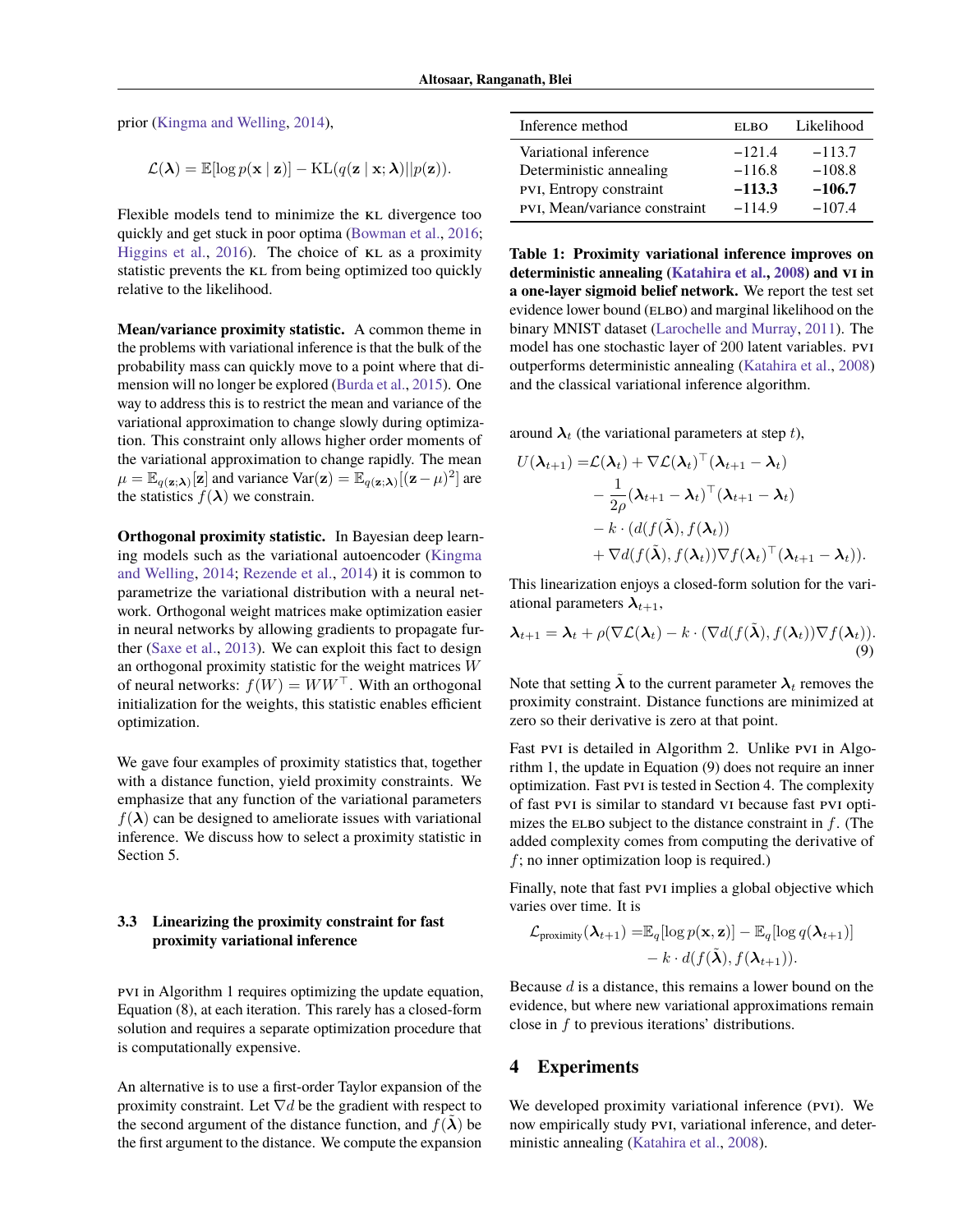<span id="page-5-2"></span>

| Inference method              | EL BO    | Likelihood |
|-------------------------------|----------|------------|
| Variational inference         | $-116.2$ | $-104.9$   |
| Deterministic annealing       | $-102.0$ | $-94.2$    |
| PVI, Entropy constraint       | $-99.7$  | $-93.2$    |
| PVI, Mean/variance constraint | $-100.7$ | $-93.3$    |

**Table 2: Proximity variational inference improves over deterministic annealing and vi in a three-layer sigmoid belief network.** The model has three layers of 200 latent variables. We report the evidence lower bound (ELBO) and marginal likelihood on the MNIST test set [\(Larochelle and](#page-8-19) [Murray,](#page-8-19) [2011\)](#page-8-19).

We first study sigmoid belief networks and find that PVI improves over deterministic annealing and vi in terms of held-out values of the ELBO and marginal likelihood. We then study a variational autoencoder model of images. Using an orthogonal proximity statistic, we show that pvi improves over classical vi by reducing overpruning. Finally, we study a deep generative model fit to a large corpus of text, where pvi yields better predictive performance with little hyperpa-rameter tuning.<sup>[2](#page-5-0)</sup>

**Hyperparameters.** For pvi, we use the inverse Huber distance for  $d^3$  $d^3$ . The inverse Huber distance penalizes smaller values than the square difference. For pvi [Algorithm 2,](#page-3-0) we set the exponential moving average decay constant for  $\lambda$  to  $\alpha = 0.9999$ . We set the constraint scale k (or temperature parameter in deterministic annealing) to the initial absolute value of the ELBO unless otherwise specified. We explore two annealing schedules for pvi and deterministic annealing: a linear decay and an exponential decay. For the exponential decay, the value of the magnitude at iteration  $t$  of  $T$  total iterations is set to  $k \cdot \gamma^{\frac{t}{T}}$  where  $\gamma$  is the decay rate. We use the Adam optimizer [\(Kingma and Ba,](#page-8-20) [2015\)](#page-8-20) unless otherwise specified.

#### **4.1 Sigmoid belief network**

The sigmoid belief network is a discrete latent variable model with layers of Bernoulli latent variables [\(Neal,](#page-8-21) [1992;](#page-8-21) [Ran](#page-8-12)[ganath et al.,](#page-8-12) [2015\)](#page-8-12). It is used to benchmark variational inference algorithms [\(Mnih and Rezende,](#page-8-11) [2016\)](#page-8-11). The approximate posterior is a collection of Bernoullis, parameterized by an inference network with weights and biases. We fit

these variational parameters with vi, deterministic annealing [\(Katahira et al.,](#page-8-0) [2008\)](#page-8-0), or pvi, and learn the model parameters (weights and biases) using variational expectationmaximization.

We learn the weights and biases of the model with gradient ascent. We use a step size of  $\rho = 10^{-3}$  and train for  $4 \times 10^6$ iterations with a batch size of 20. For pvi [Algorithm 2](#page-3-0) and deterministic annealing, we grid search over exponential decays with rates  $\gamma \in \{10^{-5}, 10^{-6}, ..., 10^{-10}, 10^{-20}, 10^{-30}\}\$ and report the best results for each algorithm. (We also explored linear decays but they did not perform as well.) To reduce the variance of the gradients, we use the leaveone-out control variate of [Mnih and Rezende](#page-8-11) [\(2016\)](#page-8-11) with 5 samples. (This is an extension to the black box variational inference algorithm in [Ranganath et al.](#page-8-4) [\(2014\)](#page-8-4).)

**Results on MNIST.** We train a sigmoid belief network model on the binary MNIST dataset of handwritten digits [\(Larochelle and Murray,](#page-8-19) [2011\)](#page-8-19). For evaluation, we compute the ELBO and held-out marginal likelihood with importance sampling on the validation set of  $10<sup>4</sup>$  digits (using 5000 samples, as in [Rezende et al.](#page-8-2) [\(2014\)](#page-8-2)). In Table 1 we show the results for a model with one layer of 200 latent variables. [Table 2](#page-5-2) displays similar results for a three-layer model with 200 latent variables per layer. In both one and three-layer models the KL proximity statistic performs worse than the mean/variance and entropy statistics; it requires different decay schedules. Overall, pvi with the entropy and mean/variance proximity statistics yields improvements in the held-out marginal likelihood in comparison to deterministic annealing and vi.

#### **4.2 Variational autoencoder**

To demonstrate the value of designing proximity statistics tailored to specific models, we study the variational autoencoder [\(Kingma and Welling,](#page-8-1) [2014;](#page-8-1) [Rezende et al.,](#page-8-2) [2014\)](#page-8-2). This model is difficult to optimize, and current optimization techniques yield solutions that do not use the full model capacity [\(Burda et al.,](#page-7-1) [2015\)](#page-7-1). In [Section 3.2](#page-3-3) we designed an orthogonal proximity statistic to make backpropagation in neural networks easier. We show that this statistic enables us to find a better approximate posterior in the variational autoencoder by reducing overpruning.

We fit the variational autoencoder to binary MNIST data [\(Larochelle and Murray,](#page-8-19) [2011\)](#page-8-19) with variational expectation-maximization. The model has one layer of 100 Gaussian latent variables. The inference network and generative network are chosen to have two hidden layers of size 200 with rectified linear units (ReLUs). We use an orthogonal initialization for the inference network weights. The learning rate is set to  $10^{-3}$  and we run vi and pvi for  $5 \times 10^4$  iterations. The orthogonal proximity statistic changes rapidly during optimization, so we use constraint

<span id="page-5-0"></span><sup>&</sup>lt;sup>2</sup>We also compared PVI to [Khan et al.](#page-8-13)  $(2015)$ . Specifically, we tested pvi on the Bayesian logistic regression model from that paper and with the same data. Because Bayesian logistic regression has a single mode, all methods performed equally well. We note that we could not apply their algorithm to the sigmoid belief network because it would require approximating difficult iterated expectations.

<span id="page-5-1"></span><sup>&</sup>lt;sup>3</sup>We define the inverse Huber distance  $d(x, y)$  to be  $|x - y|$  if  $|x-y| < 1$  and  $0.5(x-y)^2 + 0.5$  otherwise. The constants ensure the function and its derivative are continuous at  $|x - y| = 1$ .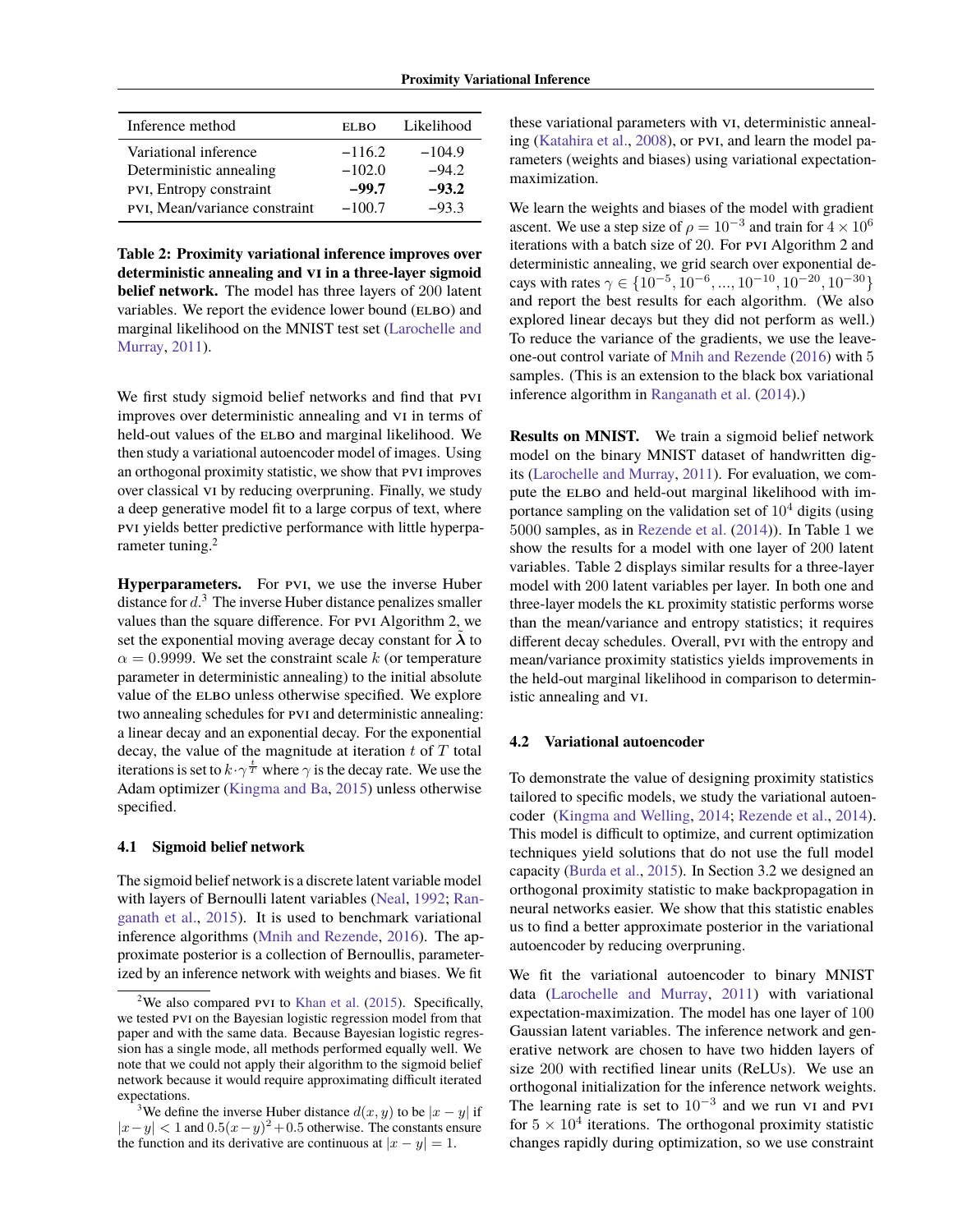<span id="page-6-0"></span>

| Inference method           | EL BO    | Likelihood |
|----------------------------|----------|------------|
| Variational inference      | $-101.0$ | $-94.2$    |
| PVI, Orthogonal constraint | $-100.4$ | $-93.9$    |

**Table 3: Proximity variational inference with an orthogonal proximity statistic makes optimization easier in a variational autoencoder model [\(Kingma and Welling,](#page-8-1) [2014;](#page-8-1) [Rezende et al.,](#page-8-2) [2014\)](#page-8-2).** We report the held-out evidence lower bound (ELBO) and estimates of the marginal likelihood on the binarized MNIST [\(Larochelle and Murray,](#page-8-19) [2011\)](#page-8-19) test set.

magnitudes  $k \in \{1, 10^{-1}, 10^{-2}, ..., 10^{-5}\}$ , with no decay, and report the best result.

We compute the ELBO and importance-sampled marginal likelihood estimates on the validation set. In [Table 3](#page-6-0) we show that PVI with the orthogonal proximity statistic on the weights of the inference network enables easier optimization and improves over vi.

Why does PVI improve upon VI in the variational autoencoder? The choice of rectified linear units in the inference network allows us to study overpruning of the latent code [\(MacKay,](#page-8-22) [2001;](#page-8-22) [Burda et al.,](#page-7-1) [2015\)](#page-7-1). We study the fraction of 'dead ReLUs'— the fraction of rectified linear units in each layer of the inference neural network whose input is below zero. With pvi [Algorithm 2](#page-3-0) and the orthogonal proximity constraint, the inference network has 1.6% fewer dead ReLUs in the hidden layer and shows a 3.2% reduction in the output layer than in the same model learned using classic variational inference.

Once the input to a ReLU drops below zero, the unit stops receiving gradient updates. The output layer parametrizes the latent variable distribution, so this means pvi reduced the pruning of the approximate posterior and led to the utilization of 3 additional latent variables. This is the reason it outperformed a variational autoencoder fit with vi.

#### **4.3 Deep generative model of text**

Deep exponential family models, Bayesian analogues to neural networks, represent a flexible class of models [\(Ranganath](#page-8-12) [et al.,](#page-8-12) [2015\)](#page-8-12). However, black box variational inference is commonly used to fit these models, which requires variance reduction [\(Ranganath et al.,](#page-8-4) [2014\)](#page-8-4). Deep exponential family models with Poisson latent variables present a challenging approximate inference problem because they are discrete and high-variance. We demonstrate that PVI with the mean/variance proximity constraint improves predictive performance in such an unsupervised model of text.

The generative process for a 1-layer deep exponential family model of text, with Poisson latent variables and Poisson

<span id="page-6-1"></span>

| Inference method                     | Perplexity |
|--------------------------------------|------------|
| Variational inference                | 2329       |
| <b>PVI, Mean/variance constraint</b> | 2294       |

**Table 4: Proximity variational inference with a mean/ variance proximity statistic improves predictive performance in a deep exponential family model with Poisson latent variables.** We report the held-out perplexity on the *Science* corpus of journal articles.

likelihood, is

$$
\mathbf{z} \sim \text{Poisson}(\boldsymbol{\lambda}) \tag{10}
$$

$$
\mathbf{x} \sim \text{Poisson}(\mathbf{z}^\top g(W)),\tag{11}
$$

where  $W$  are real-valued model parameters and  $q$  is an elementwise function that maps to the positive reals (we use the softplus function). The dimension of  $z$  is  $K$ , so the model parameters must have shape  $(K, V)$  where V is the cardinality of the count-valued observations x. We use this as a model of documents, so x is the bag-of-words representation of word counts, W represents the common factors in documents, and the per-document latent variable z captures which factors are prevalent in the language used in each document.

We study the performance of our method on a corpus of articles from the academic journal *Science*. The corpus contains 138K documents in the training set, 1K documents in the test set, and 5.9K terms. We set the latent dimension to 100, and fit the variational Poisson parameters using black box variational inference [\(Ranganath et al.,](#page-8-4) [2014\)](#page-8-4) using minibatches of size 64 and 32 samples of the latent variables to estimate the gradients.

Poisson variables have high variance, so we use the optimal control variate scaling developed in [Ranganath et al.](#page-8-4) [\(2014\)](#page-8-4) and estimate this scaling in a round-robin fashion as in [Mnih and Rezende](#page-8-11) [\(2016\)](#page-8-11) for efficiency. We use the RM-SProp adaptive gradient optimizer [\(Tieleman and Hinton,](#page-8-23) [2012\)](#page-8-23) with a step size of 0.01. For pvi [Algorithm 2](#page-3-0) with the mean/variance proximity statistic, we use an exponential decay for the constraint and test decay rates  $\gamma$  of  $10^{-5}$  and 10−<sup>10</sup>. We train for 10<sup>6</sup> iterations on the *Science* corpus, using variational expectation-maximization to learn the model parameters.

For evaluation, we keep the model parameters fixed and hold out 90% of the words in each document in the test set. Using the 10% of observed words in each document, we learn the variational parameters using pvi or variational inference with 300 iterations per document. We compute perplexity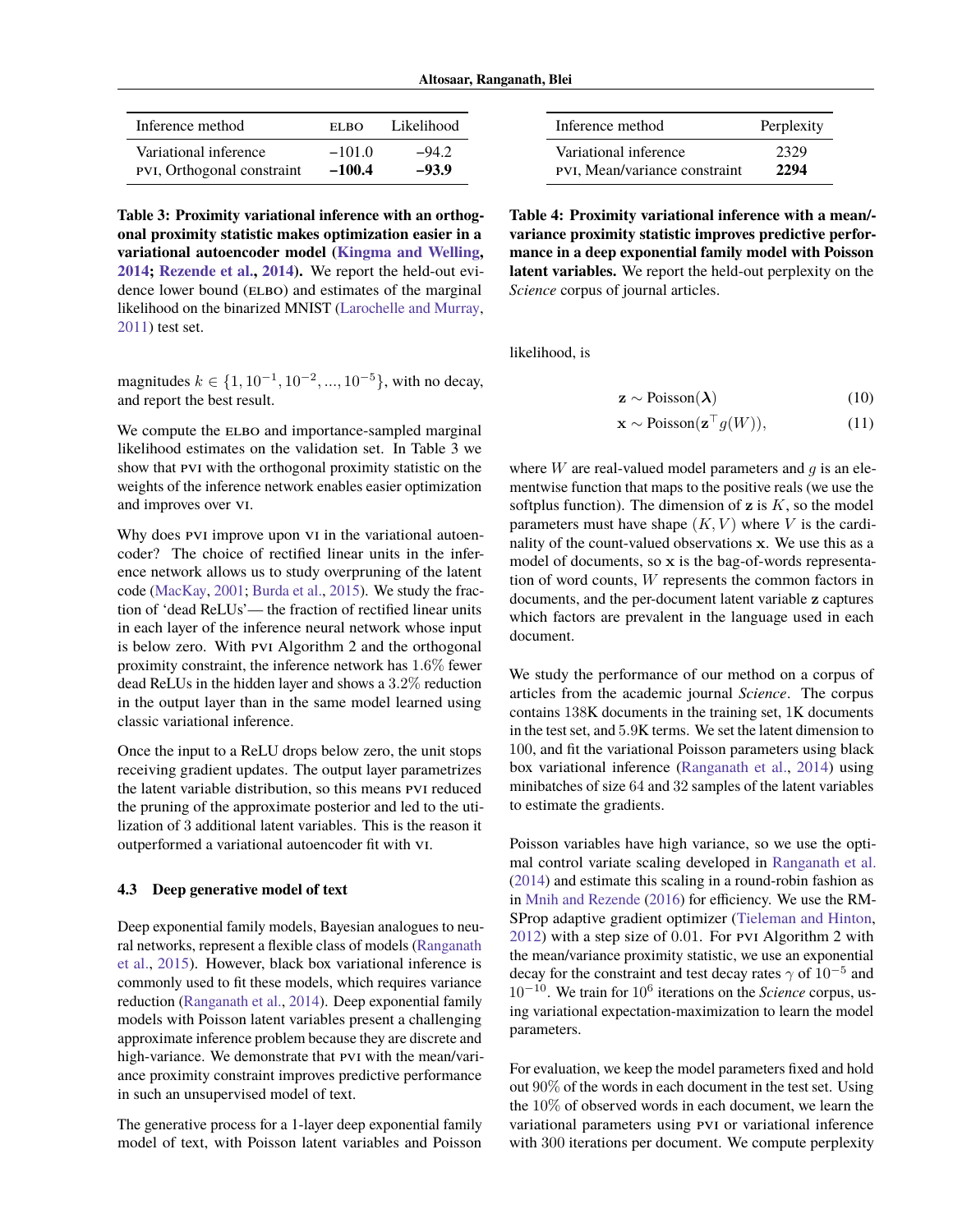<span id="page-7-7"></span>

| university | fig      | disease   |
|------------|----------|-----------|
| new        | dna      | virus     |
| department | protein  | hiv       |
| york       | cells    | aids      |
| research   | cell     | human     |
| science    | gene     | patients  |
| state      | binding  | diseases  |
| laboratory | two      | cases     |
| national   | sequence | infection |
| california | proteins | infected  |
|            |          |           |

**Table 5: The top ten words for three factors of a deep exponential family model with Poisson latent variables fit to the** *Science* **corpus of scientific articles.** We show topics from a model fit with proximity variational inference; the topics for the same model fit with variational inference are similar.

on the held-out documents, which is given by

$$
\exp\left(\frac{-\sum_{d \in \text{docs}} \sum_{w \in d} \log p(w \mid \# \text{ held-out in d})}{N_{\text{held-out words}}}\right).
$$
\n(12)

Conditional on the number of held-out words in a document, the distribution over held-out words is multinomial. The mean of the conditional multinomial is the normalized Poisson rate of the document matrix-multiplied with the softplus of the weights. This is the same evaluation metric as in [Ranganath et al.](#page-8-12) [\(2015\)](#page-8-12).

The results of fitting the model to the corpus of *Science* documents are reported in [Table 4](#page-6-1) and [Table 5.](#page-7-7) While the topics found by models fit with both pvi and vi are similar, pvi gives significantly better predictive performance in terms of held-out perplexity.

# <span id="page-7-6"></span>**5 Discussion**

We presented proximity variational inference, a flexible method designed to avoid bad local optima. We showed that classic variational inference gets trapped in these local optima and cannot recover. The choice of proximity statistic  $f$  and distance  $d$  enables the design of a variety of constraints that improve optimization. As examples of proximity statistics, we gave the entropy, KL divergence, orthogonal proximity statistic, and the mean and variance of the approximate posterior. We evaluated our method in four models to demonstrate that it is easy to implement, readily extensible, and leads to beneficial statistical properties of variational inference algorithms.

The empirical results also yield guidelines for choosing proximity statistics. The entropy is useful for models with discrete latent variables which are prone to quickly getting stuck

in local optima or flat regions of the objective. We also saw that the KL statistic gives poor performance empirically, and that the orthogonal proximity statistic reduces pruning in deep generative models such as the variational autoencoder. In models like the deep exponential family model of text, the entropy is not tractable so the mean/variance proximity statistic is a natural choice.

**Future work.** Simplifying optimization is necessary for truly black-box variational inference. An adaptive magnitude decay based on the value of the constraint should further improve the technique (this could be done per-parameter). New proximity constraints are also easy to design and test. For example, the variance of the gradients of the variational parameters is a valid proximity statistic—which can be used to avoid variational approximations that have high-variance gradients. Another set of interesting proximity statistics are empirical statistics of the variational distribution, such as the mean, for when analytic forms are unavailable. We also leave the design and study of constraints that admit coordinate updates to future work.

### **Acknowledgments**

The experiments presented in this article were performed on computational resources supported by the Princeton Institute for Computational Science and Engineering (PICSciE), the Office of Information Technology's High Performance Computing Center and Visualization Laboratory at Princeton University, Colin Raffel, and Dawen Liang. We are very grateful for their support. We also thank Emtiyaz Khan and Ben Poole for helpful discussions, and Josko Plazonic for computation support.

#### **References**

- <span id="page-7-3"></span>Bishop, C. M. (2006). *Pattern Recognition and Machine Learning*. Springer New York.
- <span id="page-7-4"></span>Bowman, S. R., Vilnis, L., Vinyals, O., Dai, A. M., Józefowicz, R., and Bengio, S. (2016). Generating sentences from a continuous space. In *Conference on Computational Natural Language Learning*.
- <span id="page-7-2"></span>Boyd, S. and Vandenberghe, L. (2004). *Convex Optimization*. Cambridge University Press.
- <span id="page-7-1"></span>Burda, Y., Grosse, R., and Salakhutdinov, R. (2015). Importance weighted autoencoders. *International Conference on Learning Representations*.
- <span id="page-7-5"></span>Higgins, I., Matthey, L., Glorot, X., Pal, A., Uria, B., Blundell, C., Mohamed, S., and Lerchner, A. (2016). Early Visual Concept Learning with Unsupervised Deep Learning. *ArXiv:1606.05579*.

<span id="page-7-0"></span>Hoffman, M. D., Blei, D. M., Wang, C., and Paisley, J.